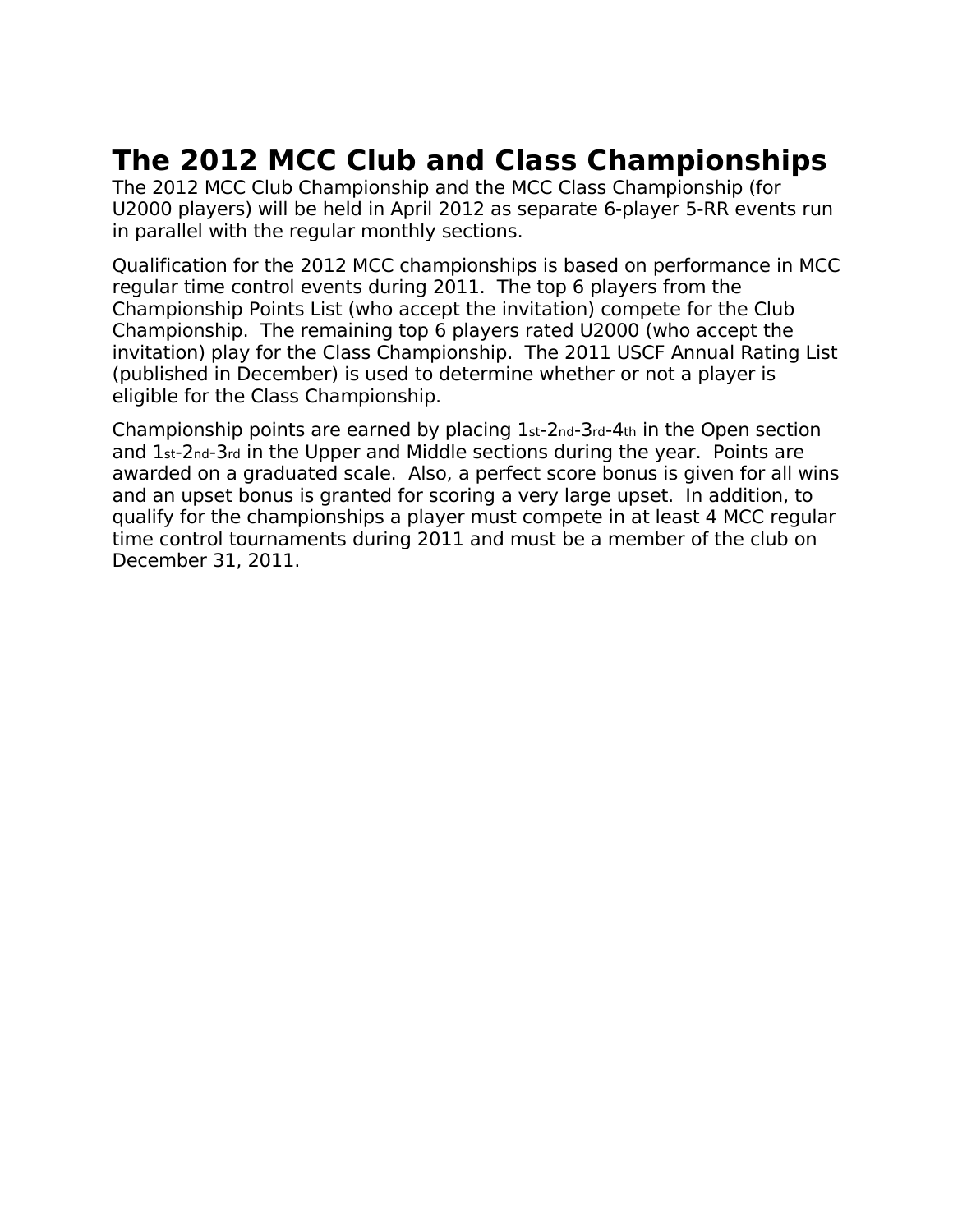## **Championship Qualification Points List for 2011 - Standings**

| Player                   | USCF IDRating Jan |      |              | Feb | Mar            | <b>Apr</b>              | May | Jun            | Jul            | Aug | Sep             | $\mathsf{Dct}$   | Nov | Dec |     |                | Tota Tmt Re Club Class |                 |
|--------------------------|-------------------|------|--------------|-----|----------------|-------------------------|-----|----------------|----------------|-----|-----------------|------------------|-----|-----|-----|----------------|------------------------|-----------------|
| Vadim Martiroso          | 12690122 2327     |      | 8            |     |                |                         | 30  | 52             | 52             | 45  | 64              | 64               | 80  | 24  | 419 | Me             |                        |                 |
| lgor Foygel              | 12563122 2528     |      | 60           |     |                | 6                       | 100 |                |                | 45  |                 |                  | 50  | 6   | 267 | Me             | $\overline{c}$         |                 |
| James Rizzitano          | 10019656          | 2364 |              |     |                | 64                      | 50  |                |                |     |                 | 27               |     | 52  | 193 | Me             | 3                      |                 |
| Lawyer Times             | 12167330          | 2246 |              |     | 65             |                         | 50  | 20             | 52             |     |                 |                  |     |     | 187 | Me             |                        |                 |
| John Curdo               | 10009201          | 2248 | 30           |     |                | 32                      | 10  |                |                | 45  | 32              |                  |     |     | 149 | Me             | 5                      |                 |
| Neil Cousin              | 12065210          | 1954 | 4            |     | 14             | 26                      | 20  | Δ              | 40             |     |                 |                  | 40  |     | 148 | Me             | 6                      |                 |
| Arthur Bisguier          | 10125260          | 2203 |              |     | 25             | $6 \overline{6}$        | 30  |                |                |     | 32              |                  |     | 52  | 145 | Me             | $\overline{7}$         |                 |
| Charlie Fauman           | 12931853 1988     |      |              |     | 14             | $\overline{2}$          | 10  |                |                |     | 40              | 27               | 25  |     | 118 | Me             | 8                      | 2               |
| Ilya Krasik              | 12580336          | 2264 | 8            |     | 65             |                         | 10  |                |                |     |                 |                  |     |     | 83  | Me             | 9                      |                 |
| Ames Abbot               | 12522524 1905     |      |              |     |                | 26                      | 10  |                |                |     |                 | 32               |     |     | 68  | Me             | 10                     | 3               |
| Mika Brattain            | 13052087          | 2196 |              |     |                |                         |     | 52             | 14             |     |                 |                  |     |     | 66  | $\overline{3}$ | 11                     |                 |
| Jonathan Yedid           | 10141591          | 2372 |              |     |                |                         |     |                | 14             | 45  |                 |                  |     | 6   | 65  | 3              | 12                     |                 |
| Conway Xu                | 14145858 1690     |      |              |     |                |                         |     |                |                | 23  | 41              |                  |     |     | 64  | Me             | 13                     |                 |
| David Martin             | 12877246 1608     |      |              |     |                | 10                      | 8   | 2              | 20             |     | 20              |                  |     |     | 64  | Me             | 14                     | 5               |
| Larry Pratt              | 12272090 1897     |      |              |     |                |                         |     | 26             |                |     | 11              |                  | 10  | 16  | 63  | Me             | 15                     | 6               |
| Ben Goldberg             | 12671059 2230     |      |              |     | 25             | 32                      |     |                |                |     |                 |                  |     |     | 57  | Me             | 16                     |                 |
| Robert Harvey            | 12741523          | 1879 |              |     |                | $\overline{\mathbf{c}}$ | 40  |                |                |     |                 | 11               |     |     | 53  | Me             | 17                     | 7               |
| Calvin Hori              | 12864842          | 1856 |              |     | 50             | $\overline{c}$          |     |                |                |     |                 |                  |     |     | 52  | Me             | 18                     | 8               |
| Vladimir Borisov         | 14621426          | 1904 |              |     | 12             | $\overline{3}$          |     |                |                | 33  |                 |                  |     |     | 48  | 3              | 19                     | $\overline{9}$  |
| Ethan Thompson           | 12650009 1943     |      |              |     |                | $\overline{2}$          | 15  | Δ              | 11             |     |                 | 11               |     |     | 47  | Me             | 20                     | 10              |
| Larry Eldridge           | 10017297          | 1786 |              |     |                |                         |     |                | 11             | 33  |                 |                  |     |     | 44  | Me             | 21                     | 11              |
| Mike Bohigian            | 12879026          | 1840 |              |     |                |                         |     |                |                |     |                 |                  |     | 40  | 40  | 1              | 22                     | 12              |
| Plamen Krastev           | 12877246 1608     |      |              |     |                |                         |     | $\overline{c}$ | 10             | 20  |                 |                  | 7   |     | 39  | Me             | 23                     | 13              |
| Oleg Polianniko          | 14003376          | 1868 | 24           |     |                |                         |     |                |                | 8   |                 |                  |     |     | 32  | Me             | 24                     | $\overline{14}$ |
| Matt Phelps              | 12320880 1805     |      |              |     |                |                         |     | 26             |                |     |                 |                  |     |     | 30  | Me             | 25                     | 15              |
| Miro Reverby             | 12414501          | 2224 |              |     |                |                         | 10  | 20             |                |     |                 |                  |     |     | 30  | $\overline{3}$ | 26                     |                 |
| Paul Felker              | 12792069 1862     |      |              |     |                |                         | 30  |                |                |     |                 |                  |     |     | 30  | Me             | 27                     | 16              |
| Mark Kaprielian          | 10007763 1689     |      |              |     |                |                         | 20  |                |                |     |                 |                  | 10  |     | 30  | Me             | 28                     | 17              |
| <b>Walter Champio</b>    | 12314460 1600     |      | $\mathbf{1}$ |     | 20             |                         |     | $\overline{c}$ |                |     | $6 \overline{}$ |                  |     |     | 29  | Me             | 29                     | 18              |
| Doug Thompson            | 12668393 1560     |      | $\mathbf{1}$ |     |                |                         |     | $\overline{c}$ | $\overline{2}$ |     |                 | 13               |     | 11  | 29  | Me             | 30                     | 19              |
| Derek Slater             | 12401039 2157     |      |              |     |                |                         |     |                |                |     |                 | 27               |     |     | 27  | Me             | 31                     |                 |
| Daniel Blessing          | 14227912          | 1521 |              |     |                | 3                       |     | 20             |                | 4   |                 |                  |     |     | 27  | Me             | 32                     | 20              |
| Jeffrey Hall             | 1271049           | 1837 |              |     |                |                         |     |                |                |     |                 |                  | 25  |     | 25  | Me             | 33                     | $\overline{21}$ |
| <b>Travis Nillson</b>    | 12856482 1643     |      | $\Delta$     |     |                |                         |     |                |                |     | 61              | 13               |     |     | 23  | Me             | 34                     | 22              |
| Yuri Zhaurov             | 14256202 1951     |      |              |     |                |                         |     |                |                |     | 11              | 11               |     |     | 22  | Me             | 35                     | 23              |
| Siddharth Arun           | 13206647          | 2001 |              |     |                |                         | 10  |                |                |     | 8               |                  |     |     | 22  | Me             | 36                     |                 |
| <b>Elliott Strassman</b> | 14192920 2035     |      | 8            |     |                |                         |     |                | 14             |     |                 |                  |     |     | 22  | Me             | 37                     |                 |
| Steve Eddins             | 12533111 1627     |      |              |     | $\overline{3}$ |                         | 19  |                |                |     |                 |                  |     |     | 22  | Me             | 38                     | 24              |
| Edward Chornol           | 12520269 1556     |      |              |     |                |                         |     |                |                |     |                 | $\boldsymbol{2}$ | 20  |     | 22  | Me             | 39                     | 25              |
| Jason Tang               | 14217571 1692     |      |              |     |                | 20                      |     |                |                |     |                 |                  |     |     | 20  | Me             | 40                     | 26              |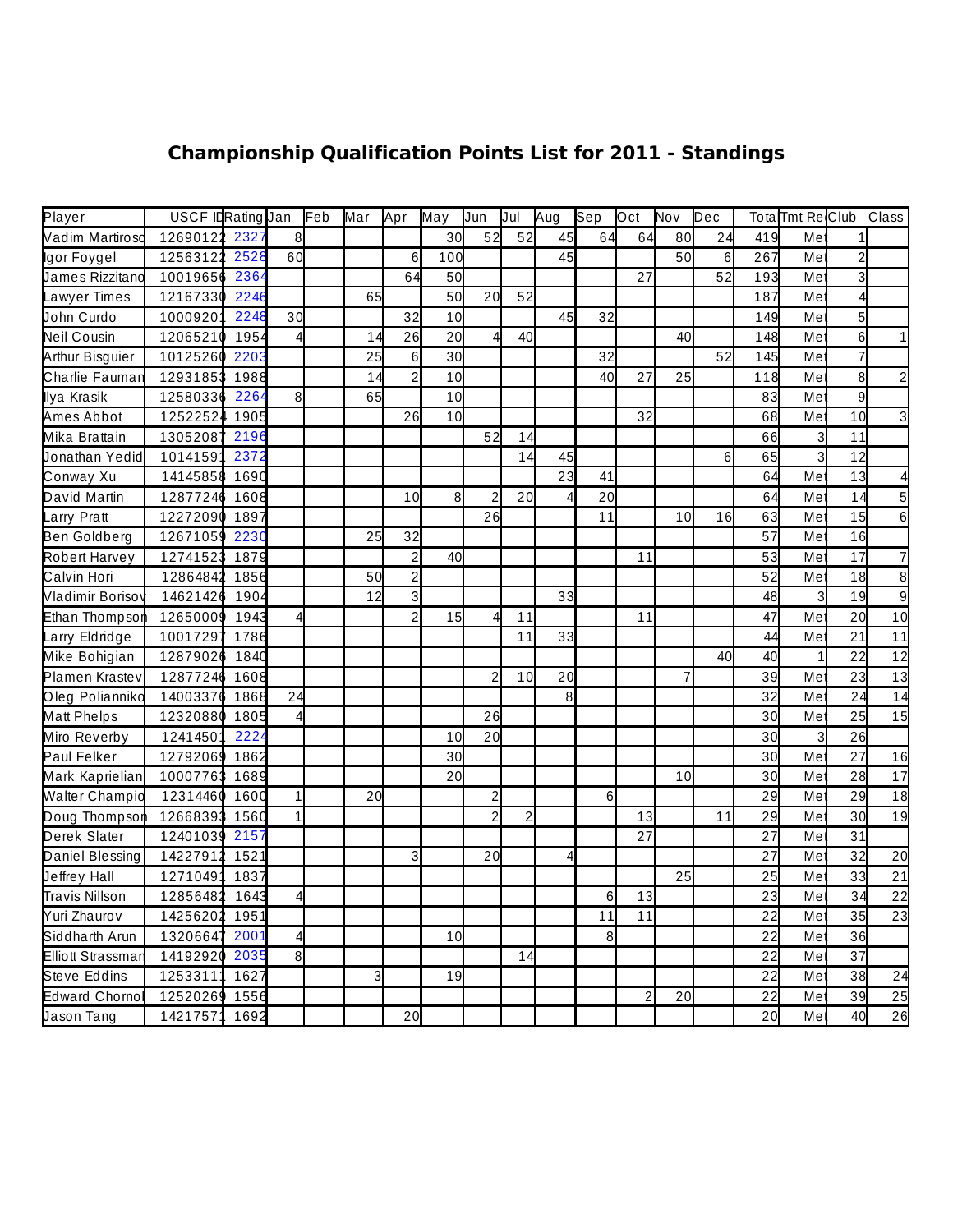## Column Notes**:**

Column Tmt Req states the number of tournaments played as "1", "2", "3", or "Met" (for 4 or more). If the 4-tournament requirement has not been met at year's end, the player is disqualified and "-X" is placed after the tournament count.

Column Ranking by Club/Class gives players' current rankings for the Club Championship and the Class Championship (if eligible). An U2000 player who qualifies for both championships can choose to play in either championship event. If a player qualifies but declines to play, the players ranked below are promoted. A player who accepts an invitation is identified by "-A" after the ranking and a player who declines an invitation is identified by "-D" after the ranking.

Point Allocation Rules:

Points are given for placing 1st-2nd-3rd-4th in the Open section and 1st-2nd-3rd in the Upper and Middle Unnnn sections:

>> For 3-round events the usual allocation is: 48 - 30 - 18 - 12 / 24 - 15 - 9 / 12 - 8 - 4 >> For 4-round events the usual allocation is: 64 - 40 - 24 - 16 / 32 - 20 - 12 / 16 - 10 - 6 >> For 5-round events the usual allocation is: 80 - 50 - 30 - 20 / 40 - 25 - 15 / 20 - 12 - 8 >> For 6-round events the usual allocation is: 96 - 60 - 36 - 24 / 48 - 30 - 18 / 24 - 15 - 9

However, during the month in which the Championships are held in parallel to the regular sections the allocation is less:

 $\ge$  For 5-round event in championship month: 50 - 30 - 20 - 10 / 30 - 20 - 10 / 15 - 10 - 5

The allocation may be different to accommodate special circumstances or it may be reduced if one or more rounds is cancelled (e.g.,

bad weather). Championship points are awarded only for events where 3 or more rounds are played.

Points are given for placing 1st-2nd-3rd-4th in the Club Championship and 1st-2nd-3rd in the Class Championship:

 $\ge$  For MCC Championship events the allocation is: 80 - 50 - 30 - 20 / 40 - 25 - 15

For a placement tie, the available points are divided equally among the players and rounded up to the next whole number. For example, if there is a 3-way tie for 1st in the Open section of a 5-round event, each player receives 54 points based on  $(80 + 50 + 30)$  / 3 = 160 / 3 = 53.33 which is 54 when round up to the next whole number.

In addition, a perfect score bonus (PSB) of 25% of the points earned is awarded to any player who posts a win in each round. Note that forfeit wins and full point byes do not count; a player must play a game in each round and win each game. For example, a player who scores 4-0 in the Upper section of a 4-round event would earn  $1.25 * 32 = 40$  points.

Also, an upset bonus (UWB) of 15 points is awarded for a win against an 1800 or higher rated player where the winner is rated at least 300 points lower (or at least 600 points lower for a draw). Both players must be fully rated at the start of the event.

Tie Break Rules:

- 1. Most points earned in the Open and Club Championship sections combined.
- 2. Most points earned in the Upper and Class Championship sections combined.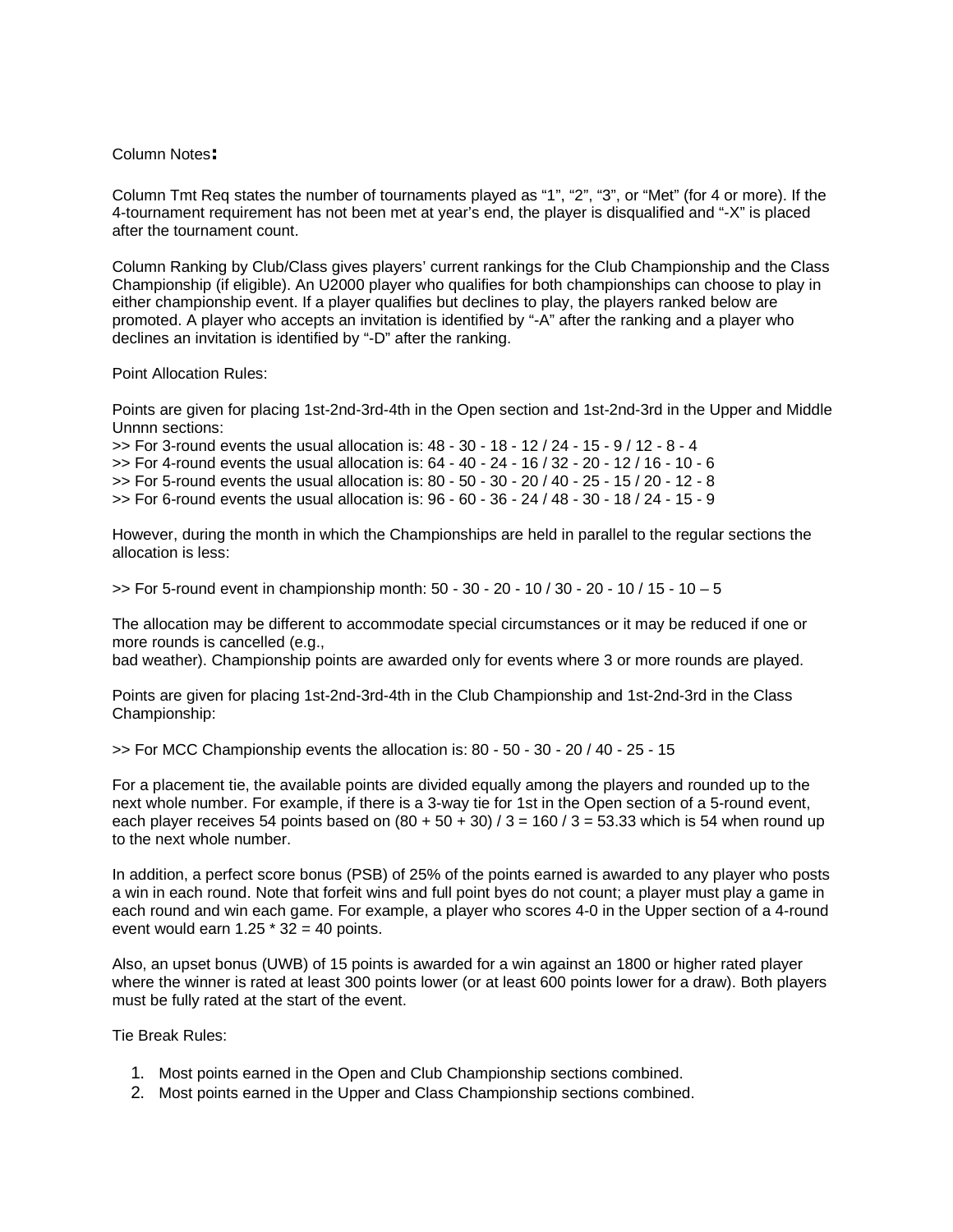- 3. Most events in which points were awarded.
- 4. Highest rating from the December USCF Annual Rating List; full rating takes precedence over a provisional rating.
- 5. Coin toss.